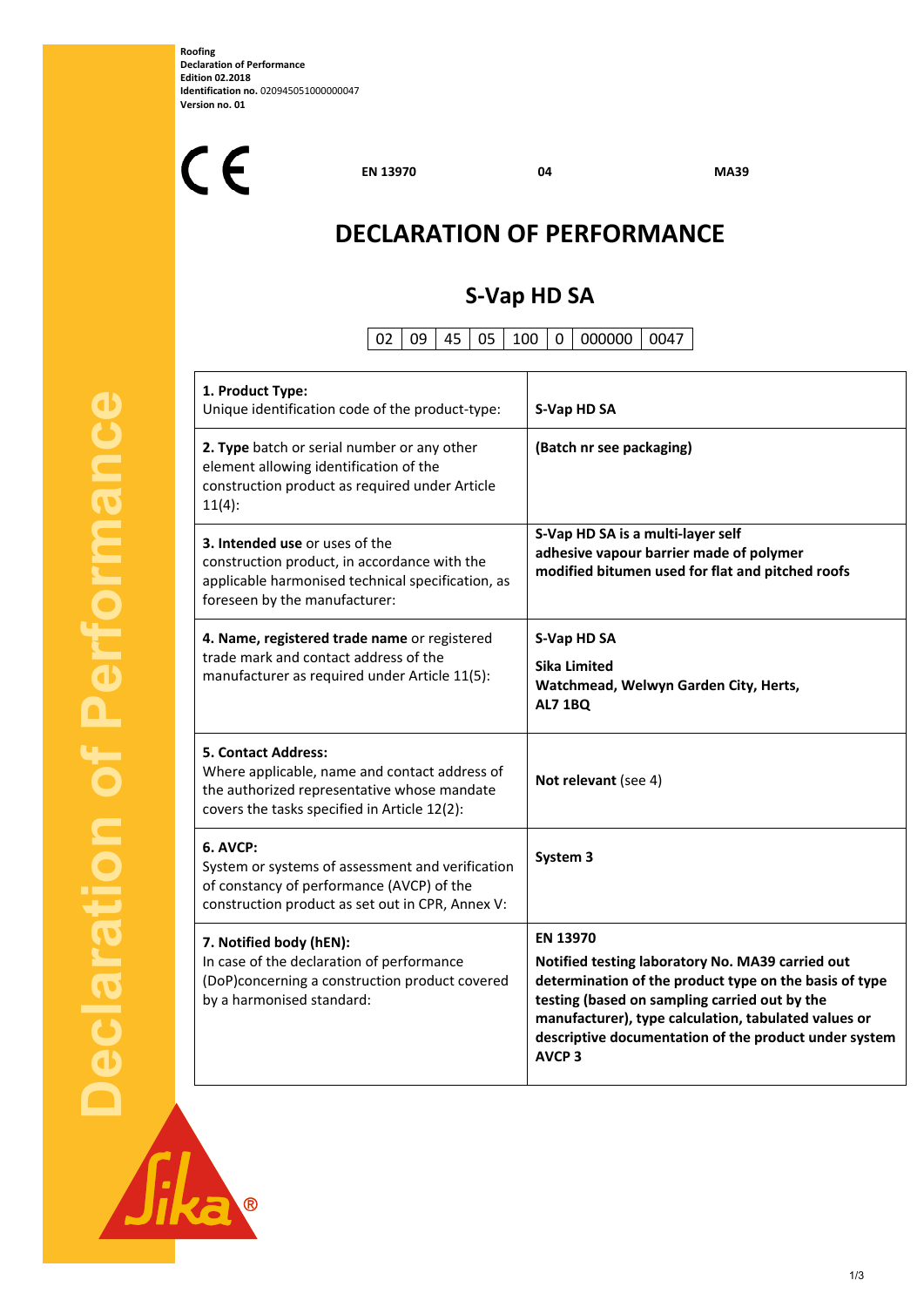**Roofing Declaration of Performance Edition 02.2018 Identification no.** 020945051000000047 **Version no. 01** 

| 8. Notified body (ETA):                       |                                       |
|-----------------------------------------------|---------------------------------------|
| In case of the declaration of performance     | <b>Not relevant</b> (refer to item 7) |
| concerning a construction product for which a |                                       |
| European Technical Assessment (ETA) has been  |                                       |
| issued:                                       |                                       |
|                                               |                                       |

#### **9. Declared performance**

B

| <b>Essential Characteristics</b>               | Value                                      | <b>Test Standard</b> | <b>Harmonised technical</b><br>specification |
|------------------------------------------------|--------------------------------------------|----------------------|----------------------------------------------|
| <b>Roll Length</b>                             | 15.0m                                      | EN 1848-1            | EN 3970: 2004                                |
| <b>Roll width</b>                              | 1.0 <sub>m</sub>                           | EN 1848-1            |                                              |
| <b>Straightness</b>                            | $\langle 20 \text{ mm}/10\text{m} \rangle$ | EN 1848-1            |                                              |
| Watertightness                                 | $2.0$ (=/-0.2)mm                           | <b>EN 1928</b>       |                                              |
| <b>Reaction to fire</b>                        | Е                                          | EN 13501-1           |                                              |
| <b>Vapour permeability</b>                     | > 1000m Sd                                 | <b>EN 1931</b>       |                                              |
| Vapour permeability after<br>artificial ageing | > 1000m Sd                                 | <b>EN 1931</b>       |                                              |